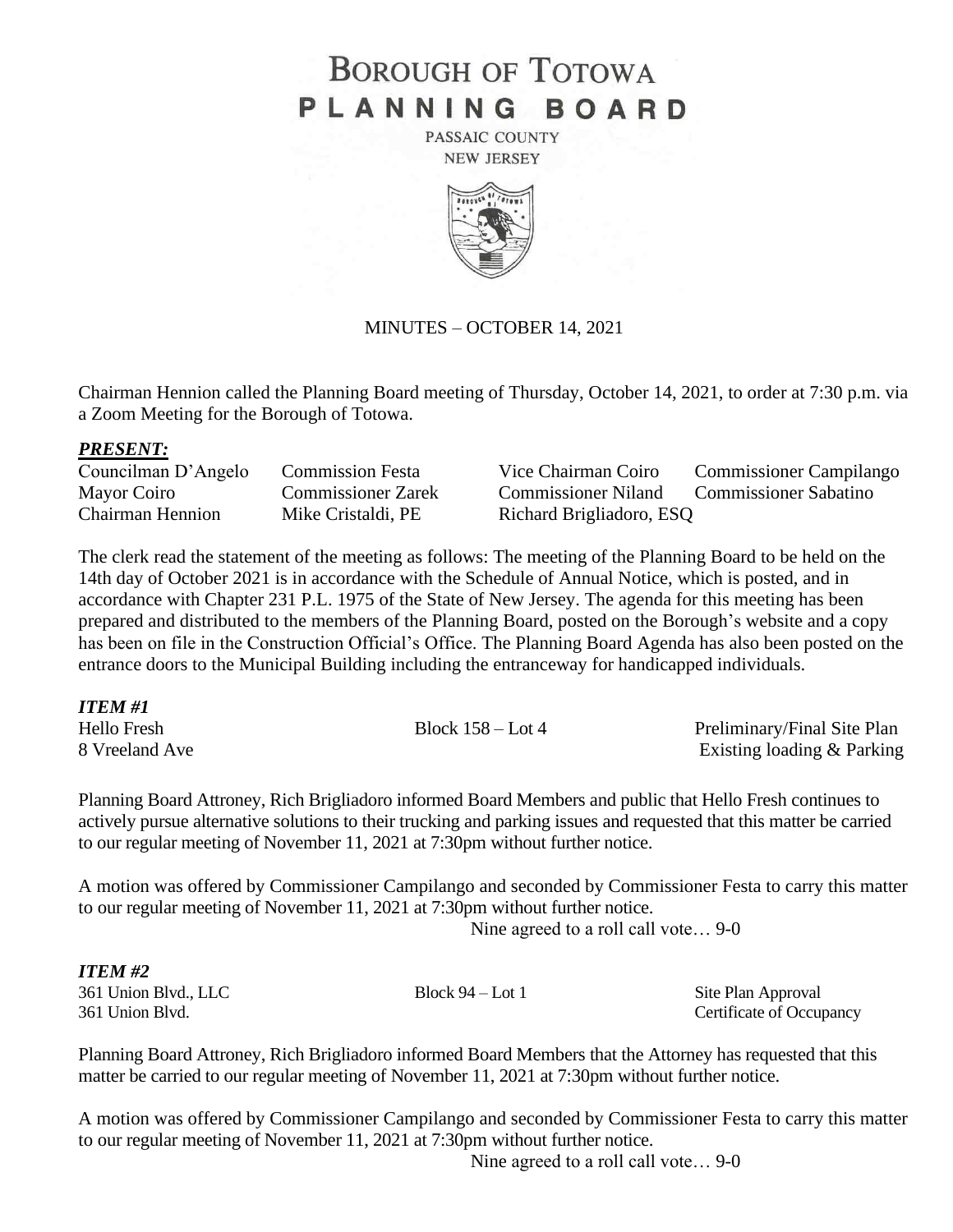## PLANNING BOARD MEETING **DEEPING COLLEGER** 14, 2021 MINUTES CONTINUED PAGE 2

## *ITEM #3*

780 N. Riverview Drive Variance-Setbacks

Impact Steel Erectors, Inc. Block 172 – Lot 2.01 Amended Site Plan Approval

Mr. Monteiro appeared representing that based on Board Member comments from the prior hearing, the Applicant has reduced the size of the building addition. The Applicant was previously providing a side yard setback of 1.33 feet. The Applicant is now able to provide a side yard setback of 10.3 feet to the property line.

Mr. Daniel Angel Roma, a licensed Architect, testified that the minimum side yard setback in the I-1 zone is 30 feet, and the existing side yard setback is 26.3 feet. The Applicant has now modified the plan to increase the side yard setback from 1.3 feet that was previously proposed to 10.3 feet for the new addition. Mr. Roma testified that by reducing the size of the proposed addition, the Applicant is able to park five trucks in the building.

Mr. Roma testified that the proposed warehouse area is approximately 5,907 square feet and the office area is approximately 2,938 square feet. The proposed addition is to the right side of the property. Originally the proposed addition was 25 feet in width by 110 feet, 5 inches in length. The new addition is 16 feet in width by 110 feet, 5 inches in length. Thus, the area of the addition is approximately 1,766.72 square feet. This will enable the Applicant to park five trucks inside the new addition. Furthermore, the height of the existing building is 17 feet and the height of the proposed addition is 25 feet. The maximum height of a principle structure 40 feet.

The Applicant also stipulated that the area behind the new addition would not be used for storage purposes. The Applicant additionally stipulated that there would be no spillover lighting on to adjoining properties.

Mr. Khan continued his testimony and confirmed that the Applicant is retaining the existing landscaping and characterized the landscaping on site as being considerable. The Applicant is also seeking relief from the Totowa Borough Code which provides for a minimum of 10% of the area of the site being devoted to parking to be landscaped. Mr. Khan represented that there is substantial landscaping throughout the site to meet the intent of the ordinance. However, landscaping within the parking area would break up the parking lot and would reduce the functionality of the lot.

Regarding the request for design waiver relief for parking stall size, Mr. Khan testified that the Applicant is providing 9-foot by 18-foot parking spaces which is consistent with industry standards as well as residential site improvement standards by comparison even though this is not a residential project. Mr. Khan also testified that there are few, if any, visitors that come to the site and that the parking on site is substantially for employee parking which is long term. Thus, as a result of the lack of constant turnover of cars coming in and out of the site, Mr. Khan represented that a 9 by 18 parking stall size would be sufficient.

Mr. Khan also addressed the issue of the number of on-site parking spaces where 29 parking spaces are required, and 25 parking spaces are proposed inclusive of 18 spaces outdoor and 7 spaces within the existing building and the proposed addition. As a result, the Applicant is deficient four parking spaces. Mr. Khan testified that there is no opportunity for offsite parking and regarding the number of employees and the proposed operation of the business, parking on site is sufficient for the Applicant's business. He also indicated that the Applicant's intent is to park the F350 trucks inside the building on weekends and overnight.

A motion was offered by Commissioner Campilango and seconded by Commissioner Festa to open the public portion of the meeting.

All in Favor …… 9-0

There were no members of the public present.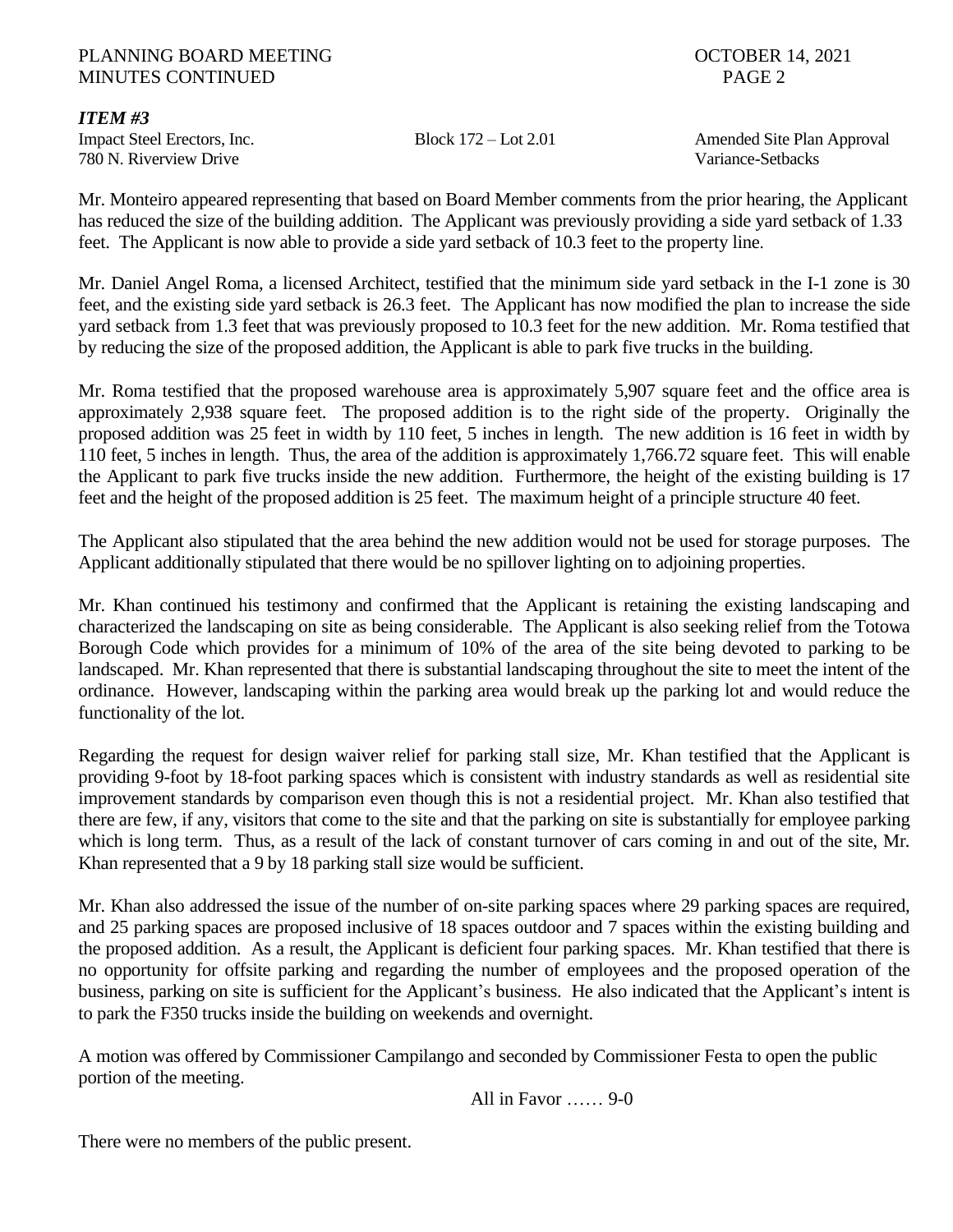A motion was offered by Commissioner Campilango and seconded by Vice Chairman Coiro to close the public portion of the meeting.

## All in Favor …… 9-0

A motion was offered by Commissioner Campilango and seconded by Commissioner Zarek to grant "c" Variance relief, Design Waiver relief and approve the final site plan for as presented. This approval is subject to and contingent upon the following conditions and will be memorialized in a Resolution at a future date:

- 1. All terms and conditions from the Board's previous Resolution of approval shall remain in full force and effect except as satisfied or amended and not in conflict with this approval.
- 2. The Applicant shall submit a permeability soil test & shall be subject to the approval of the Board Engineer.
- 3. The Applicant shall submit a tree replacement plan for the removal of any trees greater than six (6) inches in caliper, which shall be subject to the review and approval of the Board Engineer.
- 4. The Applicant shall submit a revised lighting plan which demonstrates there is no spillover lighting on to adjoining properties, which shall be subject to the review and approval of the Board Engineer.
- 5. The area behind the new addition shall not be used for outdoor storage purposes.
- 6. The granting of this application is subject to and conditioned upon New Jersey Department of Environmental Protection (NJDEP) approval, if required.
- 7. The granting of this application is subject to and conditioned upon Passaic County Planning Board approval, if required.
- 8. The granting of this application is subject to and conditioned upon Hudson Essex Passaic Soil Conservation District approval, if required.
- 9. The granting of this application is subject to and conditioned upon the Applicant opening and maintaining an escrow account with the Borough of Totowa and keeping the account current with sufficient funds for professional inspection and review fees.

Nine agreed to a roll call vote… 9-0

| <b>ITEM#4</b>                   |                    |                          |
|---------------------------------|--------------------|--------------------------|
| Quick Cook Caribbean Food Truck | Block 174 – Lot 12 | Site Plan Approval       |
| 545 Union Blyd.                 |                    | Certificate of Occupancy |

Mr. Christopher Chambers appeared testifying that he operates a food truck business. Mr. Chambers confirmed that he has entered into a lease agreement with the landlord in order to provide him with an office space consisting of approximately 500 square feet on the second floor, as well as the landlord granting permission for Mr. Chambers to park one food truck in a designated area in the rear of the building.

Mr. Chambers indicated that there will be four employees on site and the anticipated hours of operation will be 10:00 a.m. to 6:00 p.m. The Board and the Applicant engaged in a discussion regarding where the food truck will be parked. The Applicant stipulated that the food truck would be parked behind the building at 205 Route 46. The Applicant also stipulated that there will be no cooking of food on premises and no storage of food in the building. The Applicant seeks approval to install a sign on the entrance door to the office suite.

A motion was offered by Commissioner Campilango and seconded by Commissioner Festa to approve the site plan for occupancy as presented. This approval is subject to and contingent upon the following conditions and will be memorialized in a Resolution at a future date:

- 1. The construction of internal partitions, exits, entrances and fire safety devices are subject to and require the approval of the fire sub-code official, the fire inspector, and the building inspector.
- 2. The applicant will supply the Chief of Police with an emergency contact list and will also obtain the approval of the Police Chief pertaining to all alarms and security devices.
- 3. There will be no outside storage of equipment or materials.

Nine agreed to a roll call vote… 9-0